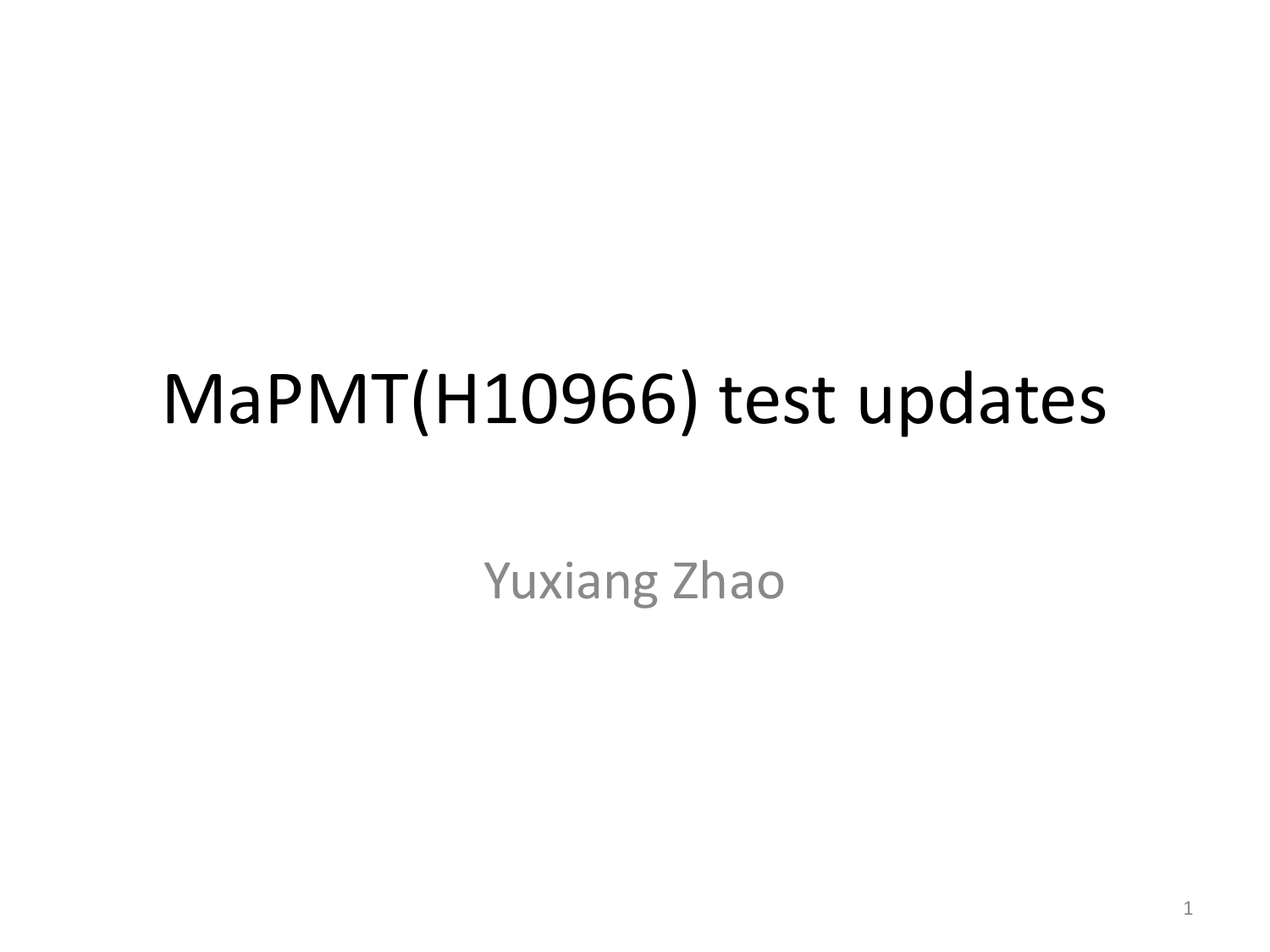# OutLine

• QDC calibration

– Gain uniformity between channels

- Uniformity test
- Cross talk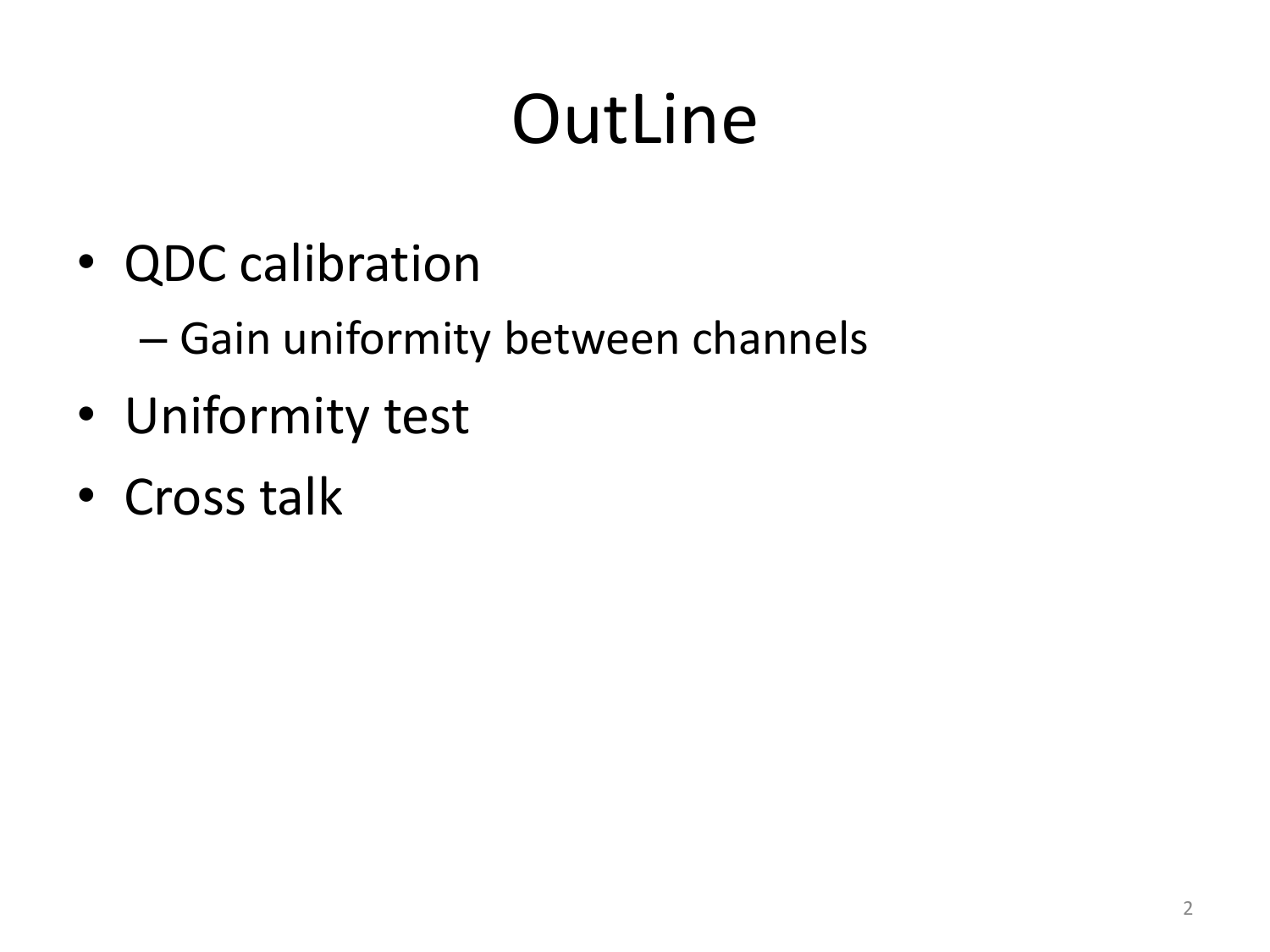• QDC calibration:

– To check the gain uniformity between channels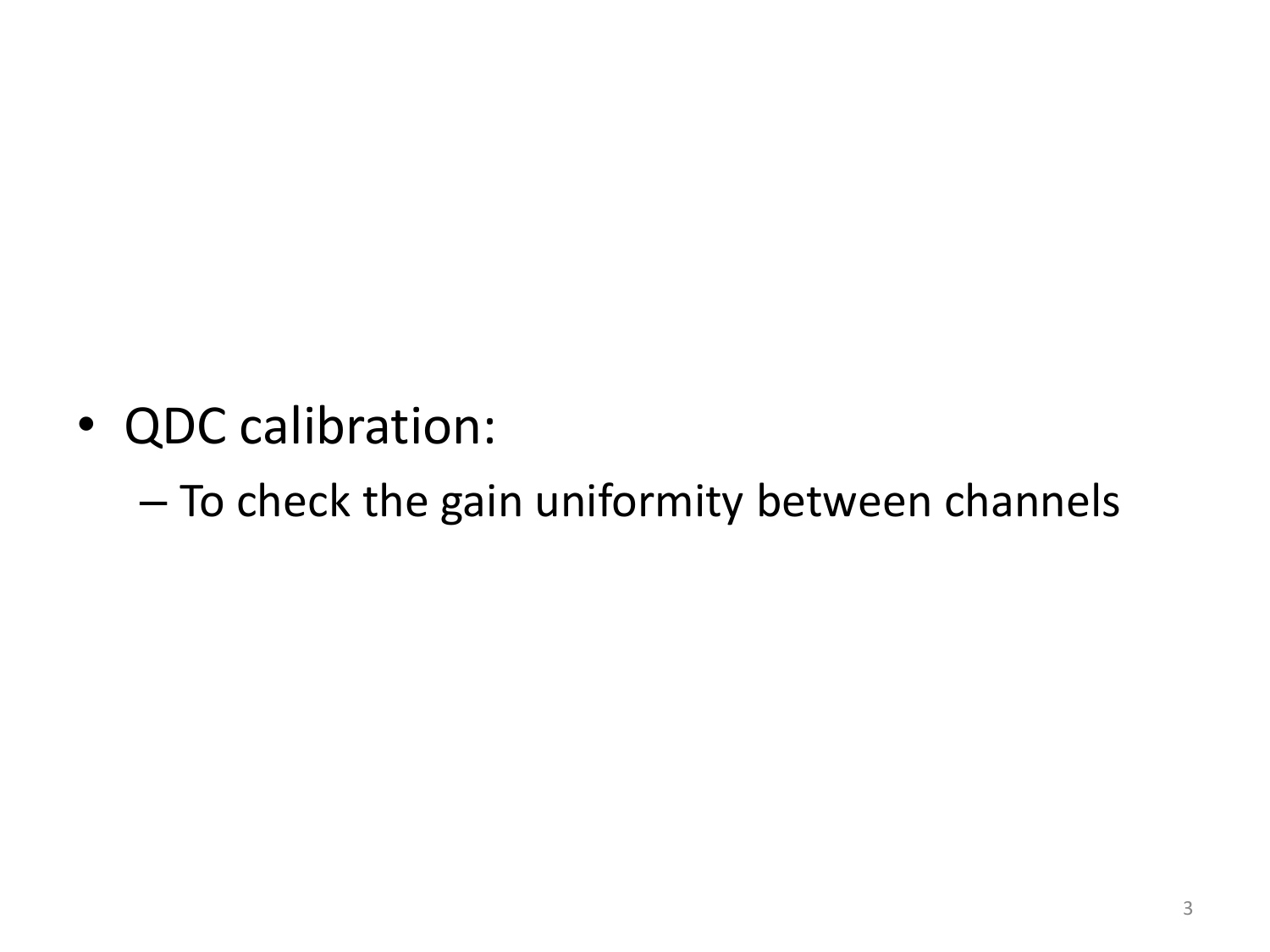# QDC calibration strategy

- Charge generator: Philips 7120
	- Designed for charge/gate calibration
	- Fast PMT signal with certain charge
	- Two Maximum range: 300/600 pC
- Charge measurement: using Scope



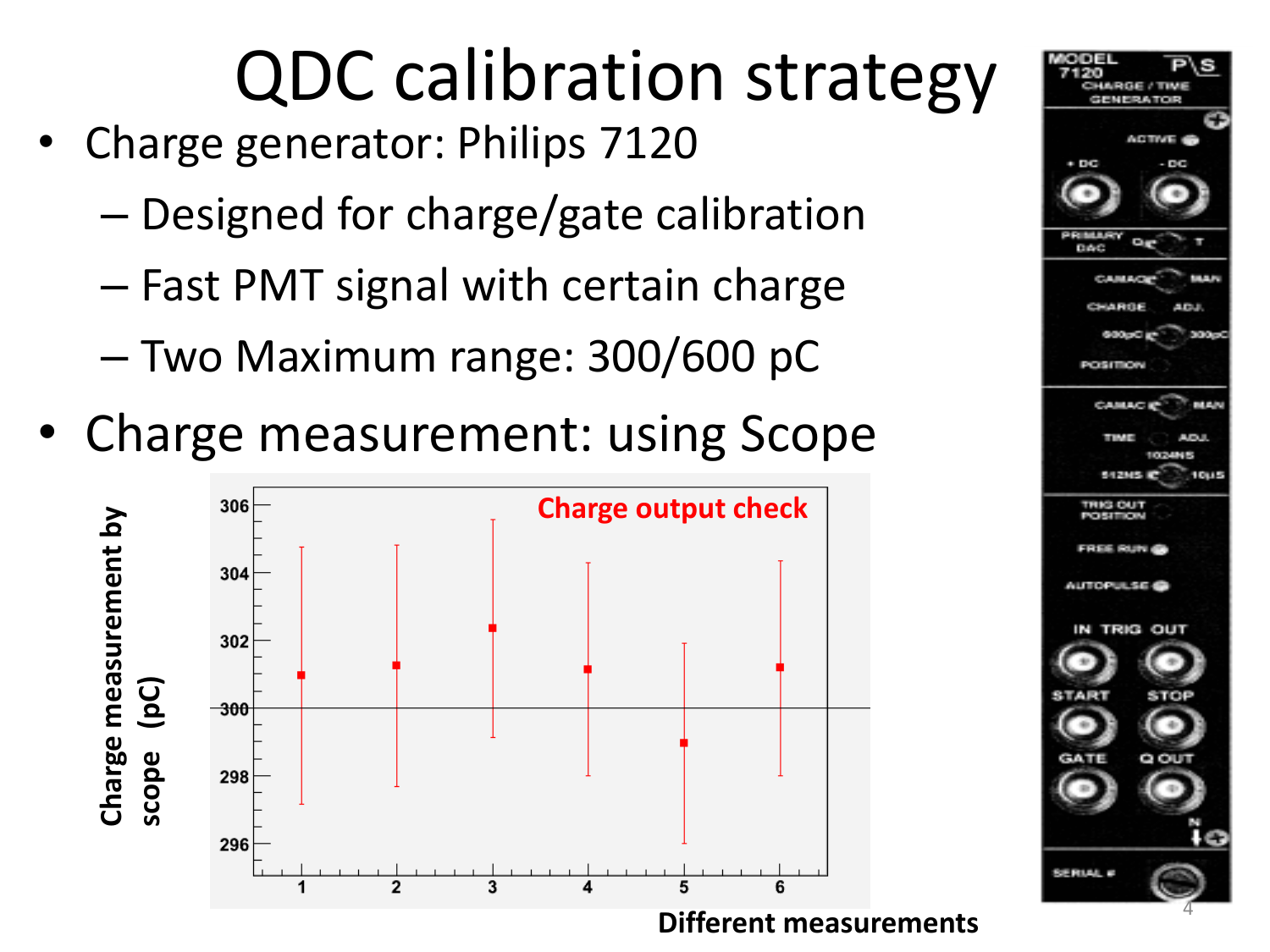# Signal and pedestal run for QDC

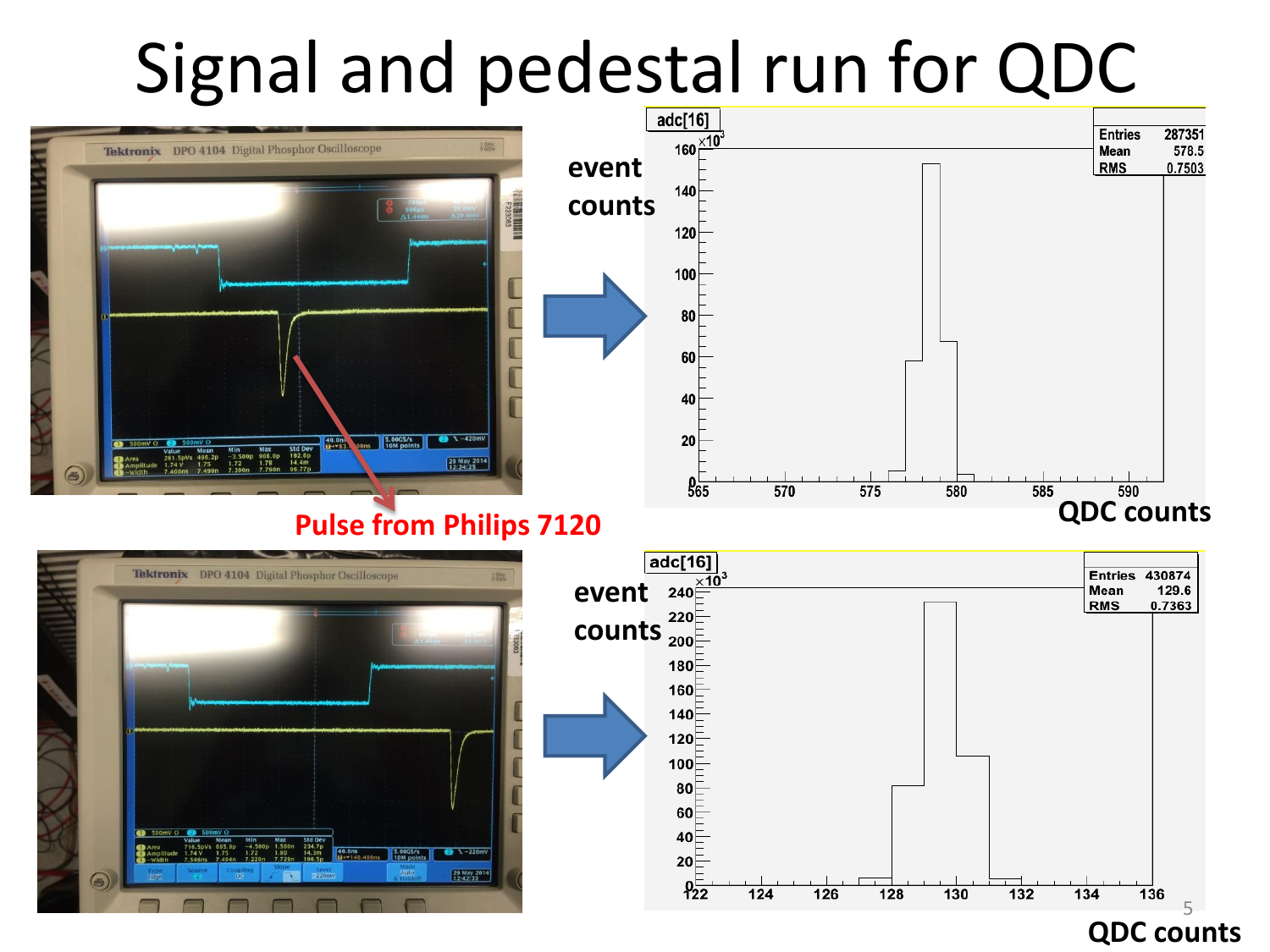#### A typical fitting plot of Q VS QDC counts

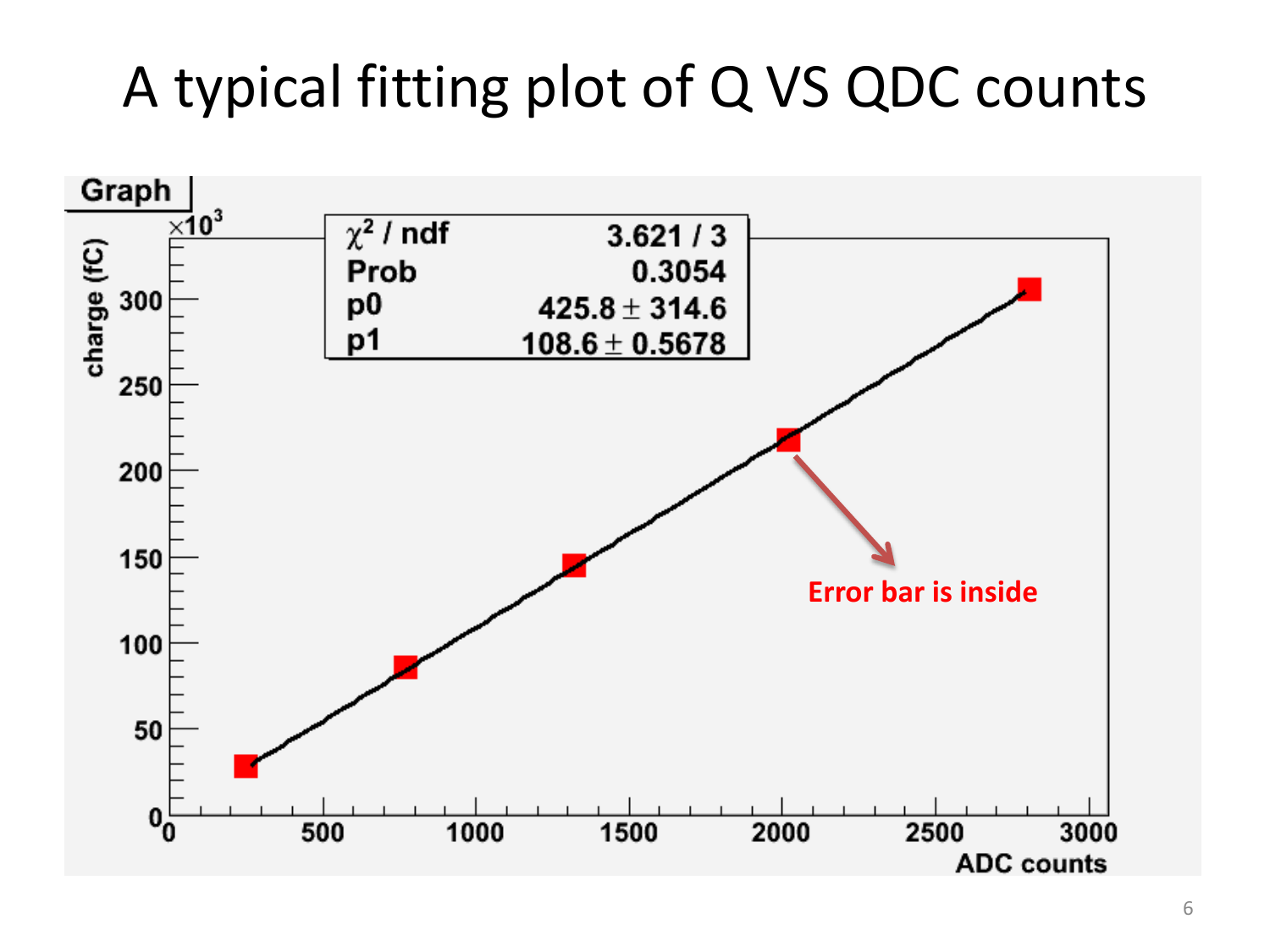#### QDC gain and offset for different channels



**There is +/-2% un-uniformity between different channels** <sup>7</sup>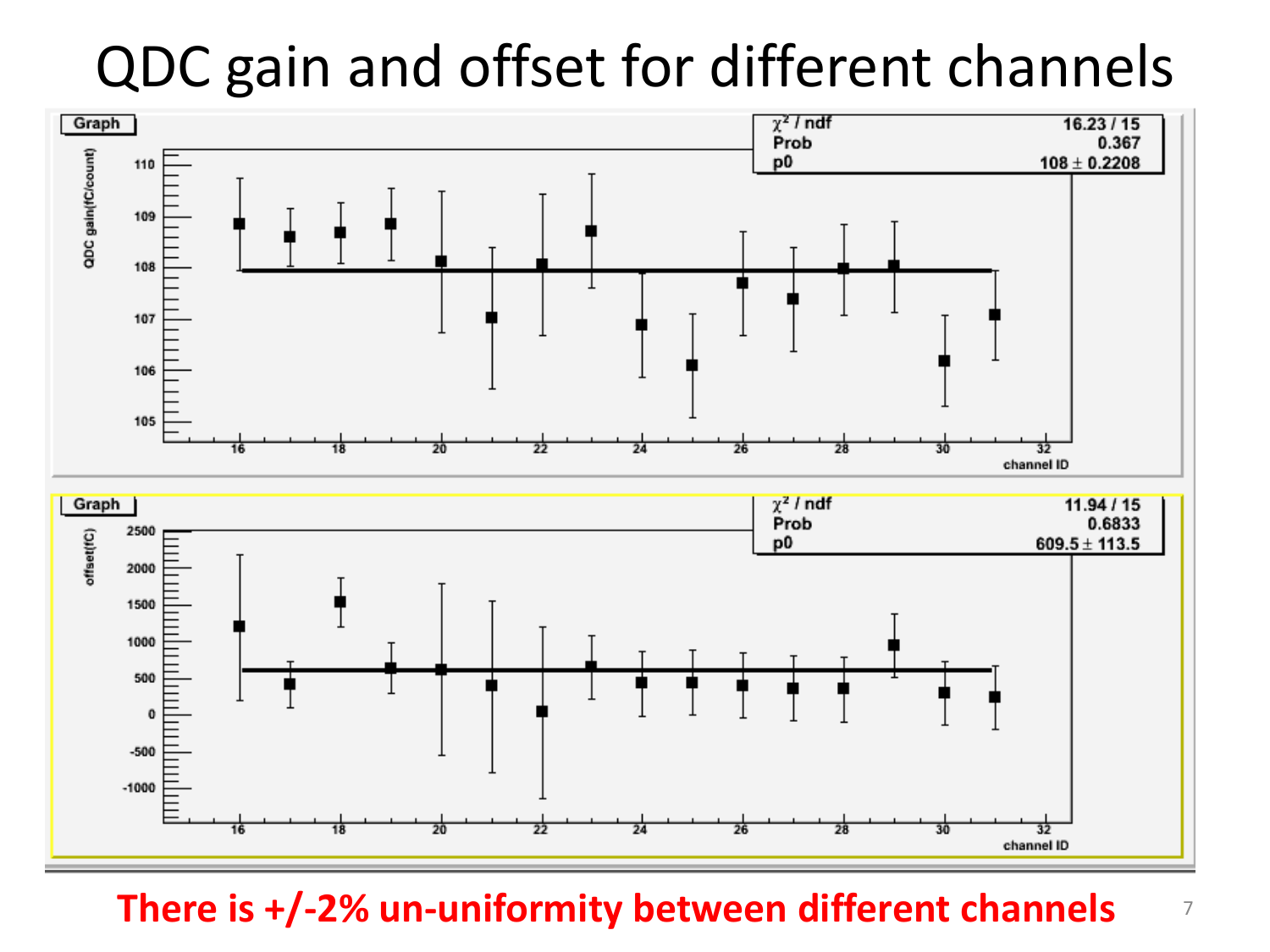• Uniformity test for MaPMT at 450V (low gain)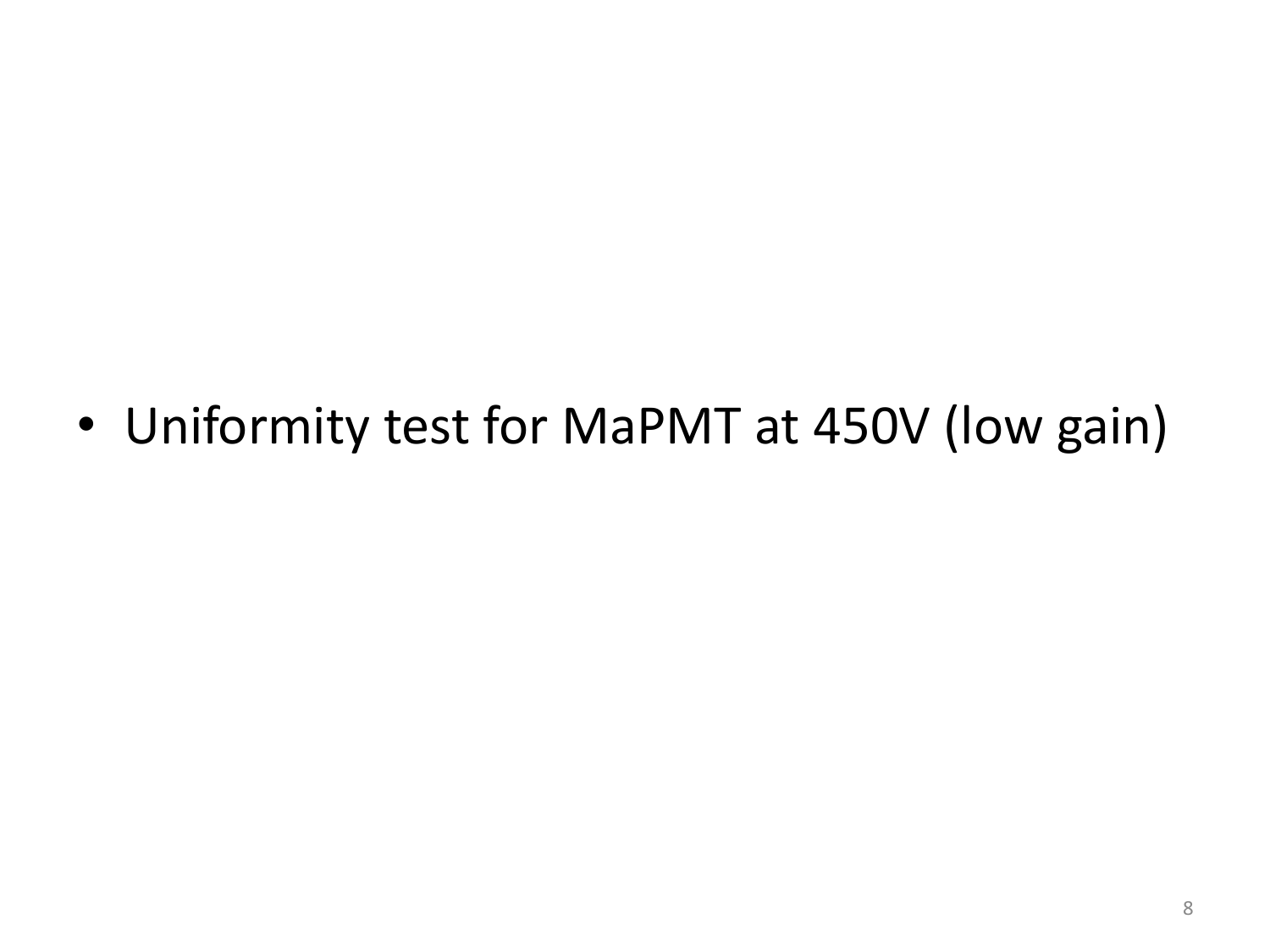## PMT uniformity test ---test setup



**Scan fiber from Pixel to pixel**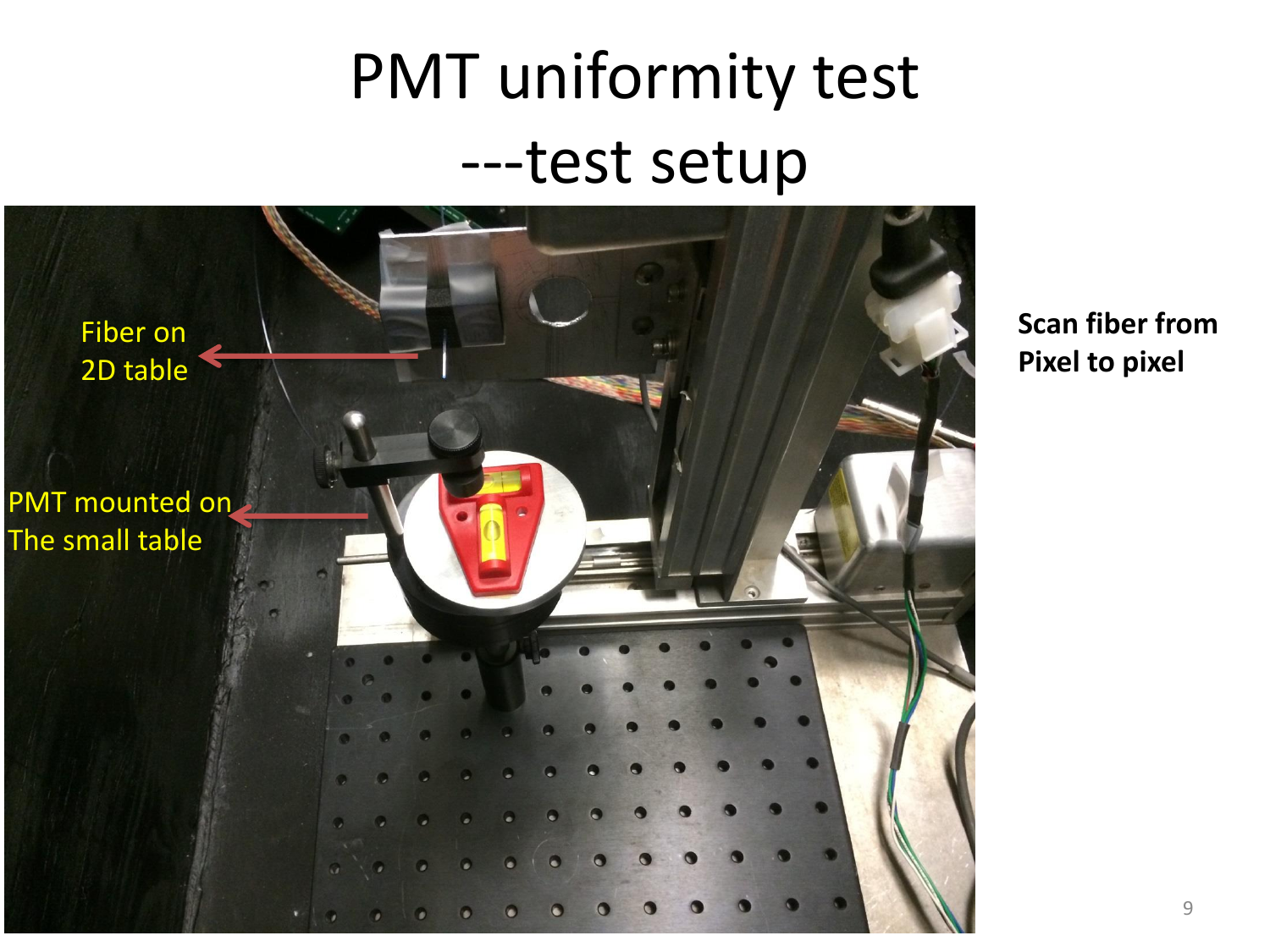## Uniformity test

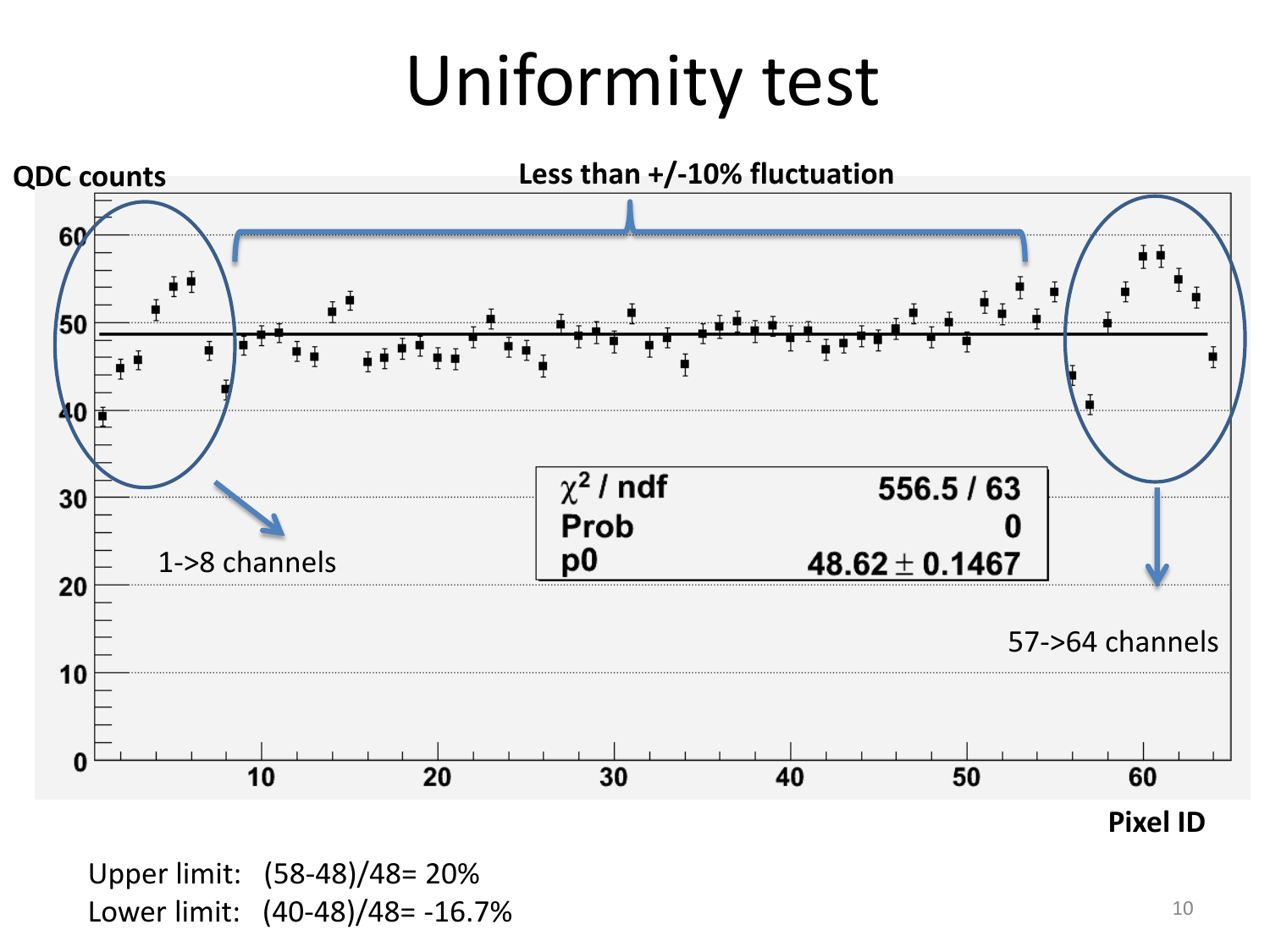## PMT Pixel map

**START MARK**